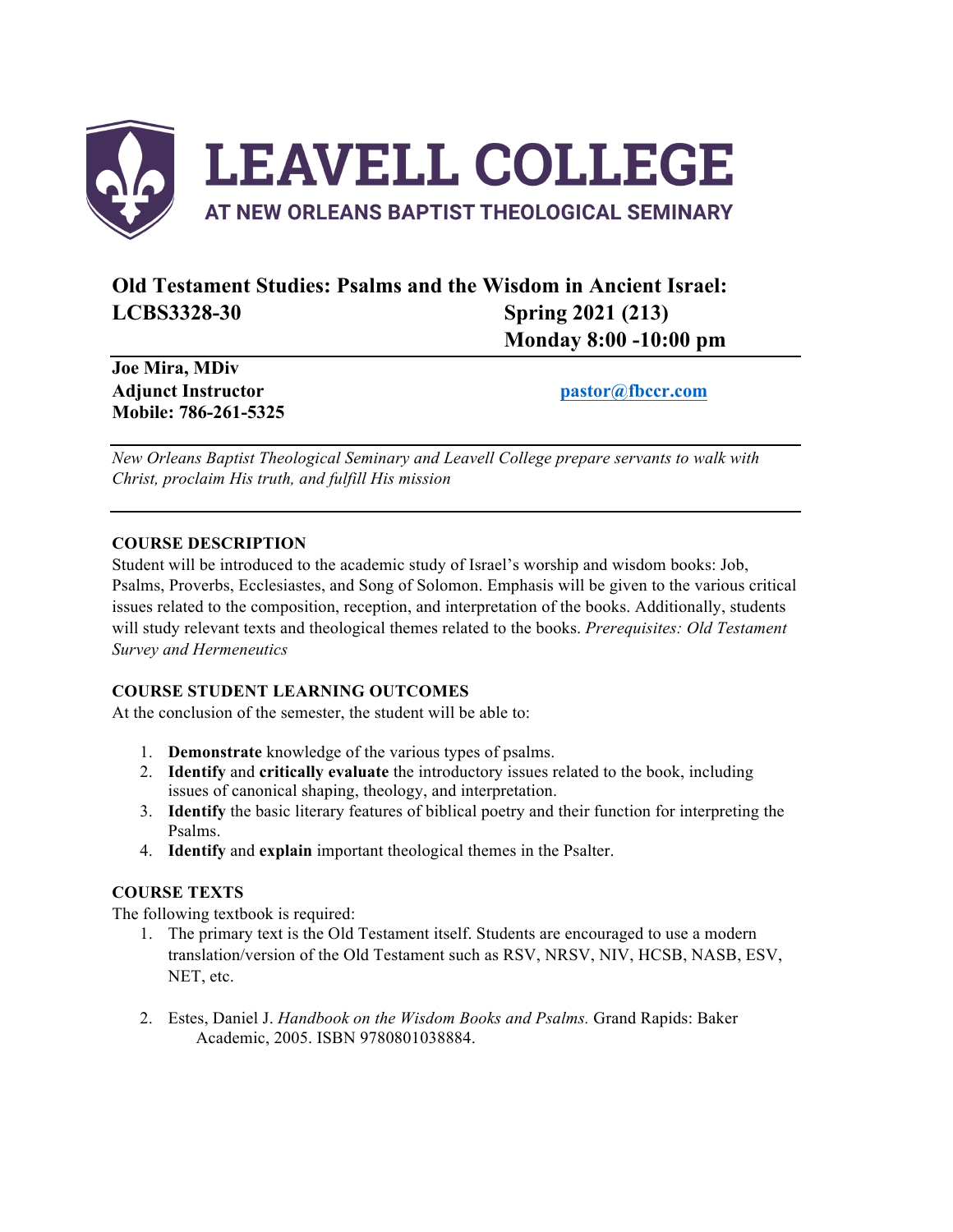#### **COURSE REQUIREMENTS**

#### **1. Attendance and Participation** (5%)

Each Student is required to attend and participate in class.

#### **2. Reading Quizzes** (15%)

Reading is an integral part of the course objectives, providing important background material to the lectures. Students are required to complete the assigned reading for each class meeting. Quizzes will be given to determine the quality of the student's reading from the required readings. Quizzes will consist of true/false and multiple-choice questions, and they will only cover the material specified on the syllabus schedule. Missed quizzes **cannot be made up** and will be scored as a "0".

# **3. Two Research Critical Introductions** (25%)

Each student will write a **critical introduction** to the book of Psalms and her/his choice of Job, Proverbs, Ecclesiastes, or Song of Solomon. The purpose of this assignment is to provide a thorough, yet thoughtfully relevant, introduction to the books. The structure of the critical introductions should follow the "How to Write a Critical Introduction" form. The required textbook as well as Old Testament introductions (2 required), specialized introductions (2 required), commentaries (3 required), and journal articles (2 required) should be consulted. The assignment should include a variety of viewpoints. Introductions should be documented and written in **12 point Times New Roman font, 1 inch margins, and minimum of 3** full pages single-spaced.

#### **4. Research Paper** (25%)

Each student will write a major research paper on one of the selected topic below that deals with Psalms or Wisdom Literature. The majority of the paper should reflect thorough research from journals, commentaries, and proven monographs in the field. Each paper should have clear thesis and purpose statements. Students must write the major paper in accordance to Turabian 8<sup>th</sup> edition. Additionally, the student must use **Times New Roman 12 pt. font** and a minimum of **12 sources**, three of which must be from journals and/or dictionaries. The paper should be a minimum of 15 pages double-spaced (not including front matter and back matter). Papers that do not meet the page minimum will be penalized one letter grade per page short. Late work will be penalized a letter grade per day late. The use of **Study Bibles**, *Wikipedia*, **any non-approved internet sources**, and *Matthew Henry's Commentary* is prohibited.

*Topics for Research Papers*

Theodicy in the Old Testament The Retribution Principle in Job Ancient Near Eastern Influence on Proverbs Who is Lady Wisdom? The Demise of Solomonic Authorship The Relationship between the Psalter and Biblical Law Reading the Psalter: Canonical Shaping or Individual Psalms How is imagery used in the Psalms? How to read the royal psalms: Ancient kingship or a Messianic ideal?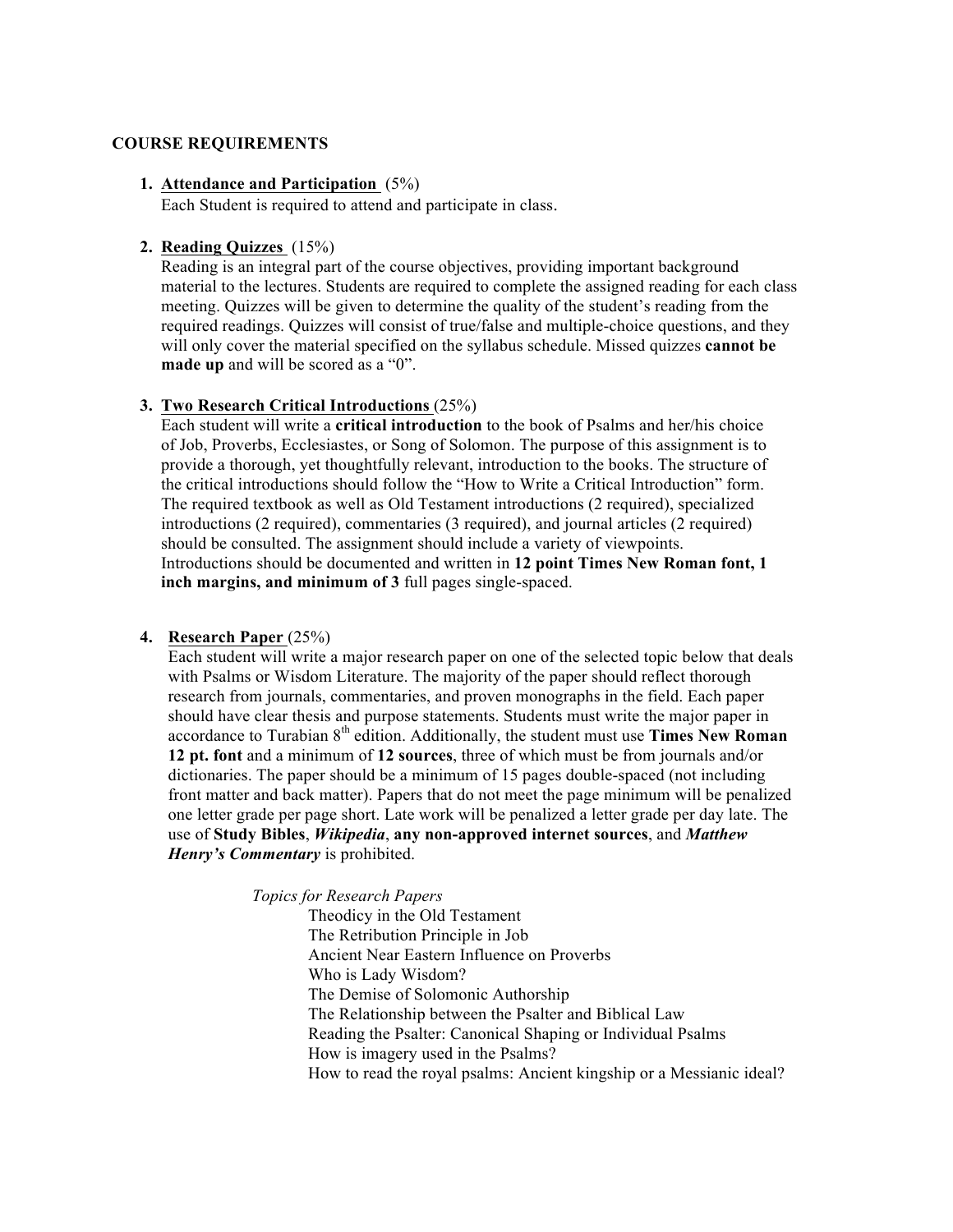# **5. Mid-Term and Final Exam** (30% Total; 15 % each)

The student will complete a mid-term and a final exam on Blackboard in order to receive credit.

# **EVALUATION**

The final evaluation for the course will be tabulated according to the following percentage breakdown:

| <b>Class Participation</b>          | $5\%$   |
|-------------------------------------|---------|
| <b>Reading Quizzes</b>              | 15%     |
| Two Research Critical Introductions | 25%     |
| Research Paper                      | 25%     |
| Mid-Term/Final Exam                 | 30%     |
|                                     | $100\%$ |

# **GRADING SCALE**

A: 93 - 100 B: 85 - 92 C: 77 – 84 D:  $70 - 76$ F: below 70

# **COURSE OUTLINE**

| Week           | Dates         | Topic                                                                   | Readings                                                                                                   | Assignments                                                 |
|----------------|---------------|-------------------------------------------------------------------------|------------------------------------------------------------------------------------------------------------|-------------------------------------------------------------|
| $\mathbf{1}$   | <b>Jan 25</b> | Syllabus Overview<br>How to Interpret<br><b>Hebrew Poetry</b>           | "Interpreting Hebrew<br>Poetry" Article on<br>Blackboard                                                   | Due on Blackboard by January 31st<br><b>Reading Quizzes</b> |
| $\overline{2}$ | Feb 1         | An Introduction to the<br>Psalter<br>Theology/History of<br>the Psalter | Estes pp. $141-51$<br>Psalms 1, 149-150                                                                    | Due on Blackboard by February 7th<br><b>Reading Quizzes</b> |
| $\overline{3}$ | Feb 8         | Psalms of Praise<br>Psalms of Lament                                    | Estes pp. 152–65<br>Psalms 1, 96, 98, 113-114,<br>138, 145<br>Estes pp. 165–77<br>Psalms 13, 22, 42–43, 79 |                                                             |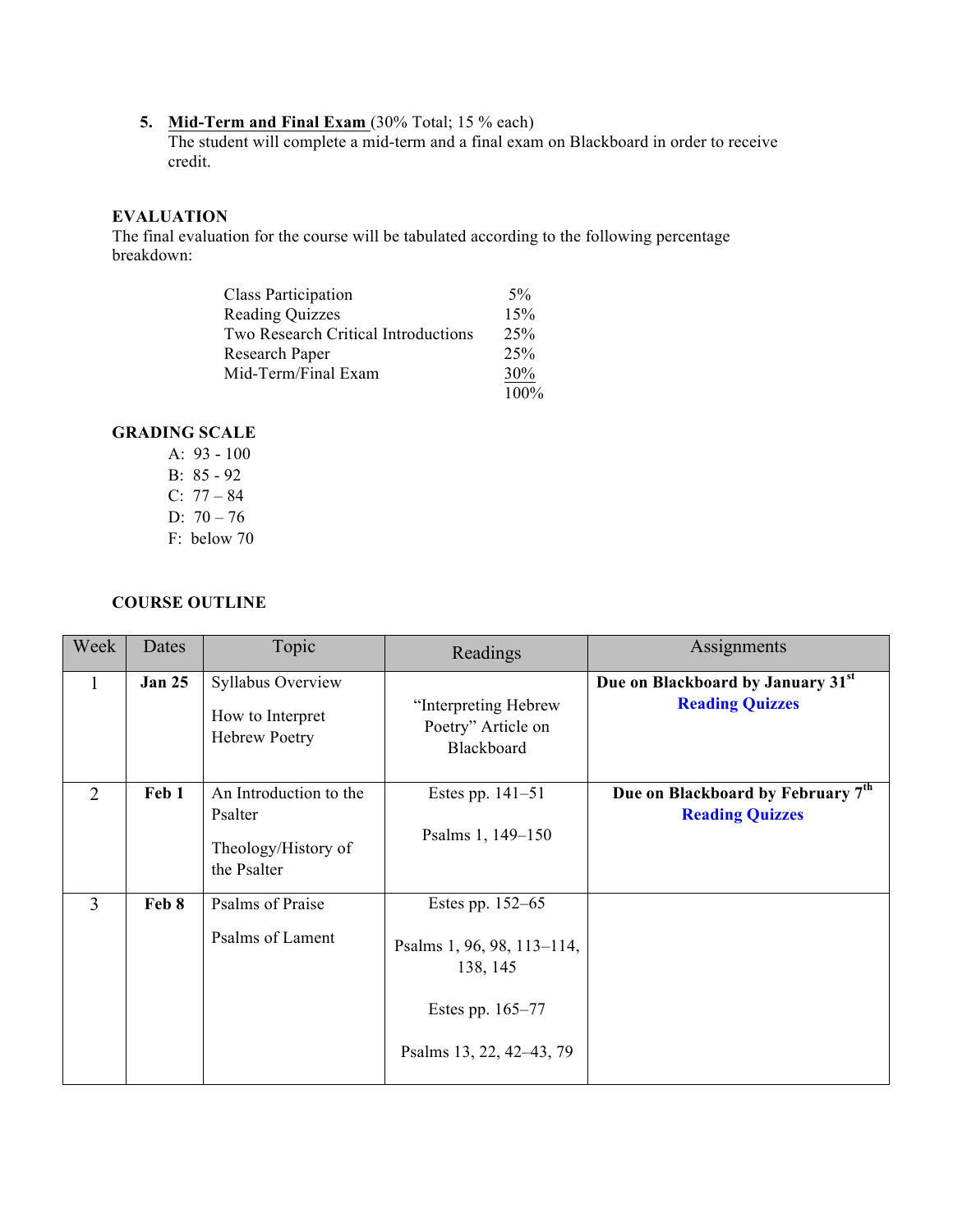| Week            | Dates                 | Topic                                         | Readings                                                     | Assignments                                                              |
|-----------------|-----------------------|-----------------------------------------------|--------------------------------------------------------------|--------------------------------------------------------------------------|
| $\overline{4}$  | <b>Feb 15</b>         | Royal and Messianic<br>Psalms                 | Estes pp. 178-90<br>Psalms 2, 20, 22,<br>45, 110             | Due on Blackboard by February 20 <sup>th</sup><br><b>Reading Quizzes</b> |
|                 |                       | Psalms of Wisdom and<br>Trust                 | Estes pp. 191-99                                             |                                                                          |
|                 |                       |                                               | Psalms 11, 27, 40, 78, 90,<br>$123 - 127$                    |                                                                          |
| 5               | <b>Feb 22</b>         | The Ancient World of<br>Wisdom                |                                                              | Due on Blackboard by February 28 <sup>th</sup><br><b>Reading Quizzes</b> |
|                 |                       | Sages and Biblical<br>Wisdom Literature       |                                                              |                                                                          |
| 6               | March<br>$\mathbf{1}$ | The Historical Study of<br>Wisdom Literature  |                                                              | Due on Blackboard by March 7th<br><b>Reading Quizzes</b>                 |
|                 |                       | How to Interpret<br>Wisdom Literature         | "Interpreting Wisdom<br>Literature" Article on<br>Blackboard |                                                                          |
| $7\phantom{.0}$ | March<br>8            | An Introduction to Job<br>Job $1-2$           | Estes pp. $11-28$<br>Estes pp. $28-35$                       | Due on Blackboard by March 13th<br><b>Midterm</b>                        |
|                 |                       |                                               | Job $1-2$                                                    |                                                                          |
| 8               | March<br>$15-19$      | Spring Break-No<br>Class                      |                                                              |                                                                          |
| 9               | March                 | The Dialogues of Job                          | Estes pp. 35–115                                             |                                                                          |
|                 | 22                    | The Conclusion of Job                         | Estes pp. 115–28                                             |                                                                          |
|                 |                       |                                               | Job 40-42                                                    |                                                                          |
| 10              | March<br>29           | The Theology of Job                           |                                                              | Due on Blackboard by April 3rd<br><b>Critical Introductions Due</b>      |
|                 |                       |                                               |                                                              | <b>Reading Quizzes</b>                                                   |
| 11              | April 5               | An Introduction to<br>Proverbs                | Estes pp. 213-61                                             | Due on Blackboard by April 10 <sup>th</sup><br><b>Reading Quizzes</b>    |
|                 |                       | Proverbs 1-9                                  | Proverbs 1-9                                                 |                                                                          |
| 12              | April<br>12           | Proverbs 10-31<br>The Theology of<br>Proverbs | Proverbs 10-31                                               | Due on Blackboard by April 17 <sup>th</sup><br><b>Reading Quizzes</b>    |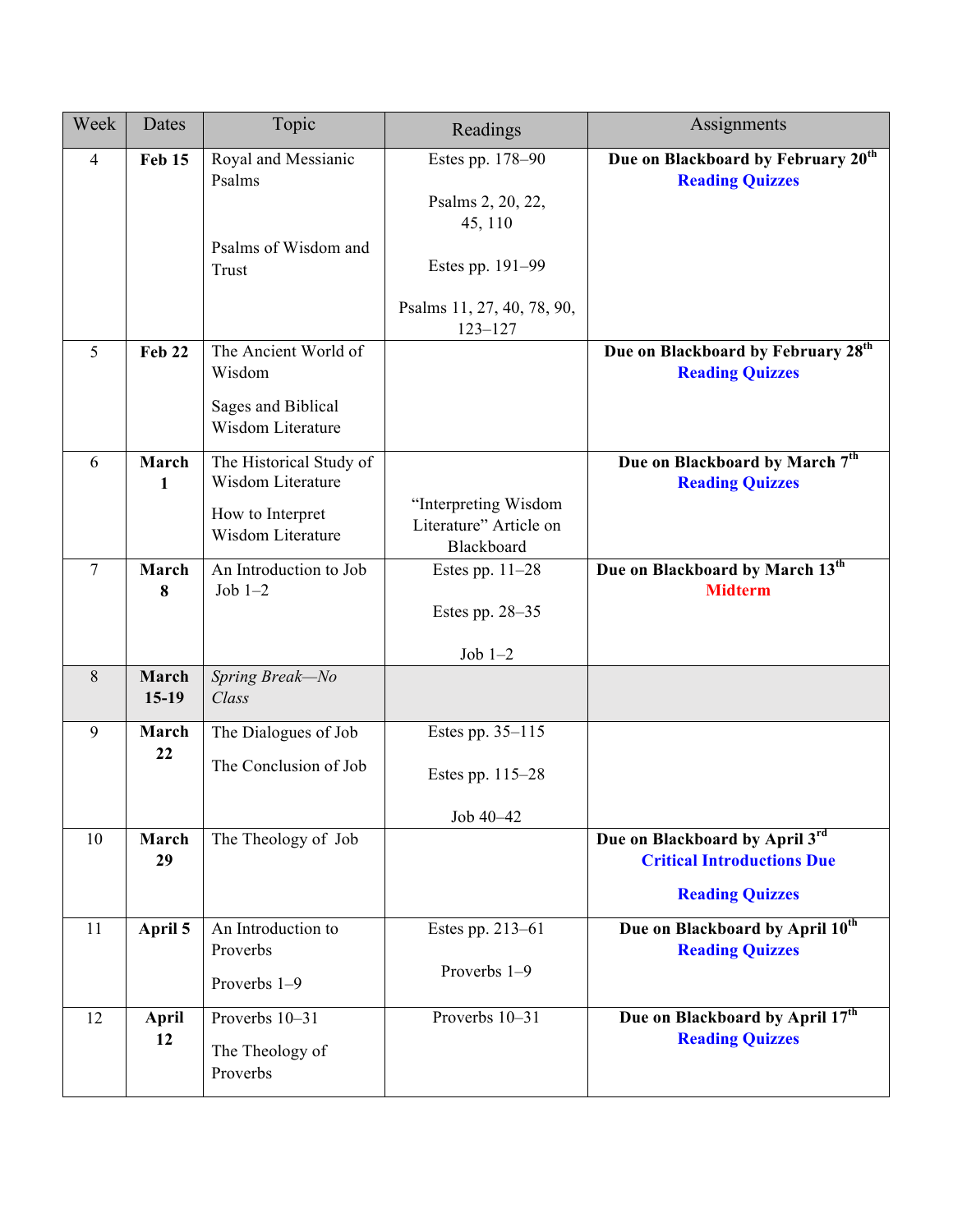| Week | Dates       | Topic                                                                                        | Readings                                                         | Assignments                                                                   |
|------|-------------|----------------------------------------------------------------------------------------------|------------------------------------------------------------------|-------------------------------------------------------------------------------|
| 13   | April<br>19 | An Introduction to<br>Ecclesiastes<br>Understanding Hebel<br>and Everything under<br>the sun | Estes pp. 271-85<br>Ecclesiastes $1-5$ , 12<br>Estes pp. 285–385 | Due on Blackboard by April 24 <sup>th</sup><br><b>Reading Quizzes</b>         |
| 14   | April<br>26 | Theology of<br>Ecclesiastes<br>An Introduction to<br>Song of Songs                           | Estes pp. 393–404                                                | Due on Blackboard by May 1st<br><b>Reading Quizzes</b>                        |
| 15   | May 3       | Theology of Song of<br>Songs<br>Review                                                       | Estes pp. $404-38$                                               | Due on Blackboard by May 3<br><b>Research Paper</b><br><b>Reading Quizzes</b> |
| 16   | May 10      | <b>Final Exam</b>                                                                            |                                                                  | <b>Final Exam on Blackboard Due</b><br><b>May 10th</b>                        |

# **ADDITIONAL COURSE INFORMATION**

- 1. *Attendance Policy*: Leavell College follows the attendance policy as stated in the Leavell College catalog.
- 2. *Policy for Late Submissions:* All late assignments will be penalized five points for the first day and one point per day thereafter, with no assignments being accepted more than one week past the due date.
- 3. *Plagiarism Policy:* A high standard of personal integrity is expected of all Leavell College students. Copying another person's work, submitting downloaded material without proper references, submitting material without properly citing the source, submitting the same material for credit in more than one course, and committing other such forms of dishonesty are strictly forbidden. *Although anything cited in three sources is considered public domain, we require that all sources be cited*. Any infraction may result in failing the assignment and the course. Any infraction will be reported to the Dean of Leavell College for further action.
- 4. *Classroom and Online Decorum*: Each student is expected to demonstrate appropriate Christian behavior. The student is expected to interact with other students in a fashion that will promote learning and respect for the opinions of the others in the course. A spirit of Christian charity is expected at all times. Electronic devices should be used only for classroom purposes as indicated by the professor.
- 5. *Special Needs:* If you need accommodations for a disability, please set up a meeting with the professor for consideration of any modifications you may need.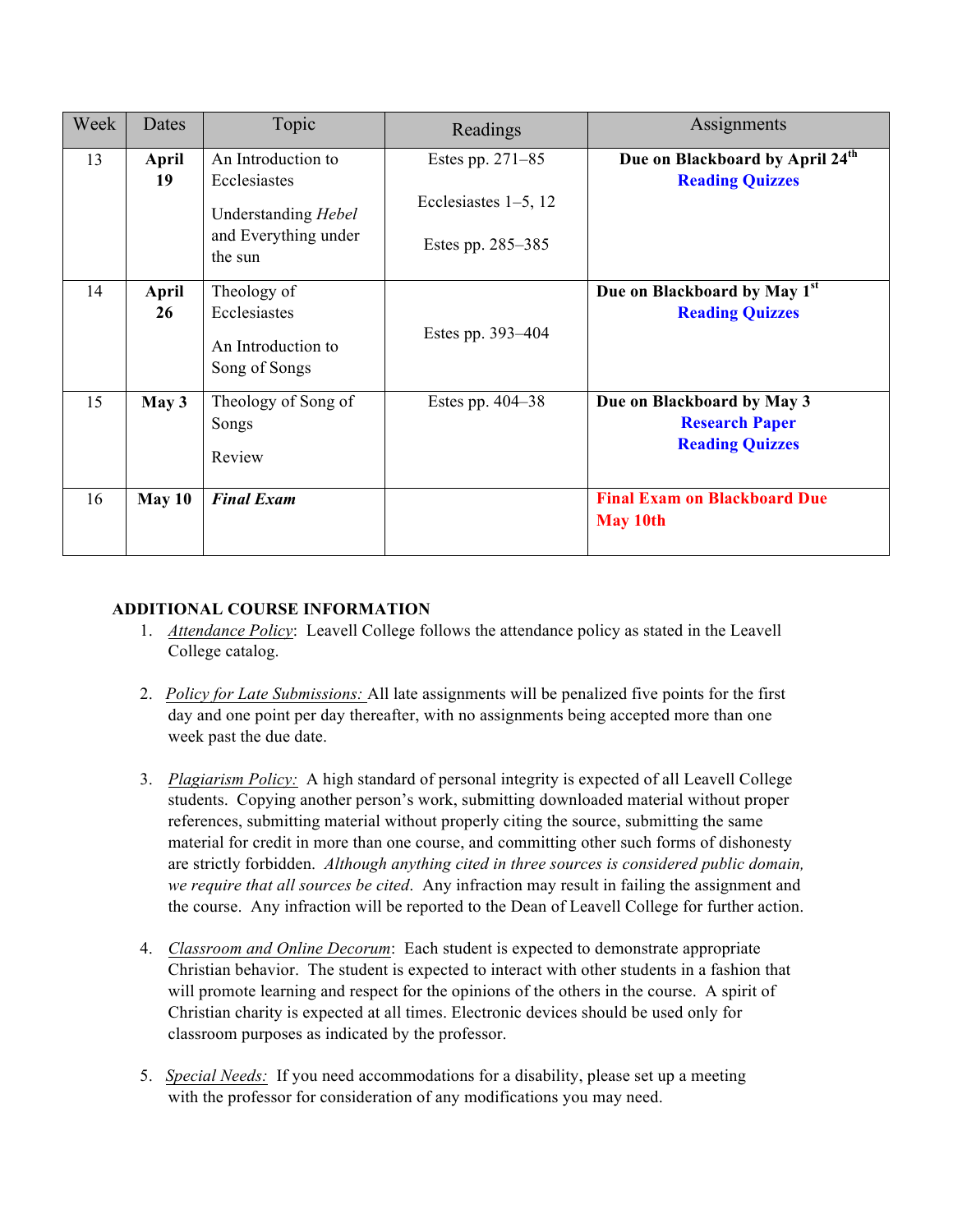- 6. *Emergency Plan*: In the event the NOBTS schedule is impacted due to a natural event, go to the seminary's website for pertinent information. Class will continue as scheduled through the Blackboard site. Please note announcements and assignments on the course's Blackboard site.
- 7. *Technical Assistance*: For general NOBTS technical help, go to www.NOBTS.edu/itc/

## **SELECTED BIBLIOGRAPHY**

*Old Testament Introductions*

- Arnold, Bill T., and B. E. Beyer. *Encountering the Old Testament: A Christian Survey*. Dallas: Baker, 2015.
- Atwell, James E. *Sources of the Old Testament: A Guide to the Religious Thought of the Old Testament in Context*. London: T. & T. Clark, 2004.
- Bandstra, Barry L. *Reading the Old Testament: An Introduction to the Hebrew Bible.* Belmont, C.A.: Wadsworth Publishing, 2008.
- Brettler, Marc Zvi. *How to Read the Bible*. Philadelphia: Jewish Publication Society, 2005.
- Collins, John Joseph. *Introduction to the Hebrew Bible*. Revised Edition. Minneapolis: Fortress, 2014.

\_\_\_\_\_\_\_\_. *Short Introduction to the Hebrew Bible*. Philadelphia: Augsburg Fortress, 2007.

- Coogan, Michael D. *Old Testament: A Historical and Literary Introduction to the Hebrew Scriptures*. Oxford: Oxford University Press, 2017.
- Gertz, Jan Christian, et al. *T & T Clark Handbook of the Old Testament*. London: Bloomsbury, 2012.
- Hess, R. S. *The Old Testament: A Historical, Critical, and Theological Introduction.* Baker, 2016.
- House, Paul R., and Eric Mitchell. *Old Testament Survey*. 2d ed. Nashville: Broadman Holman, 2007.
- McKenzie, Steven L., and John Kaltner. *Old Testament: Its Background, Growth, and Content*. New York: Abingdon, 2007.
- Mendenhall, George E., and Gary A. Herion, eds. *Ancient Israel's Faith and History: An Introduction to the Bible in Context*. Louisville: Westminster John Knox, 2001.
- Steinmann, Andrew E., ed. *Called to be God's People: An Introduction to the Old Testament*. Eugene, O.R.: Wipf and Stock, 2006.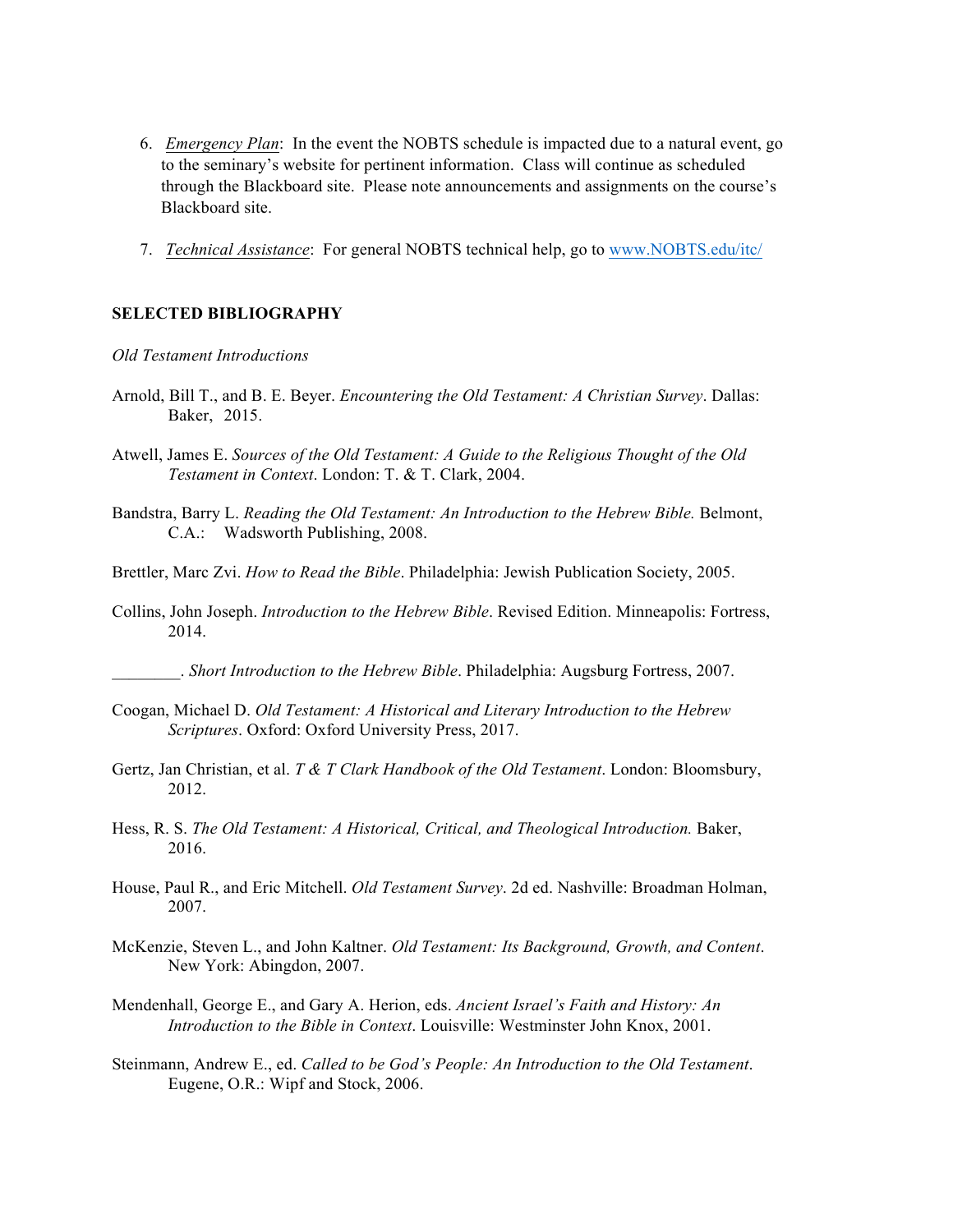- Sweeney, Marvin A. *Tanak: A Theological and Critical Introduction to the Jewish Bible.* Fortress, 2011.
- Walton, John. *Old Testament Today*. 2<sup>nd</sup> Edition. Grand Rapids: Zondervan, 2014.
- Vriezen, T. C., and A. S. van der Woude. *Ancient Israelite and Early Jewish Literature*. Leiden: Brill, 2005.

- Bartholomew, Craig G. and Ryan P. O'Dowd. *Old Testament Wisdom Literature: A Theological Introduction.* Downers Grove: InterVarsity, 2011.
- Bullock, C. Hassell. *Introduction to the Old Testament Poetic Books*. Chicago: Moody Press, 2007.
- Lucas, Ernest. *Exploring the Old Testament: A Guide to the Psalms and Wisdom Literature.* Downers Grove: InterVarsity, 2003.
- Weeks, Stuart. *An Introduction to the Study of Wisdom Literature*. T & T Clark Approaches to Biblical Studies. London: T & T Clark, 2010.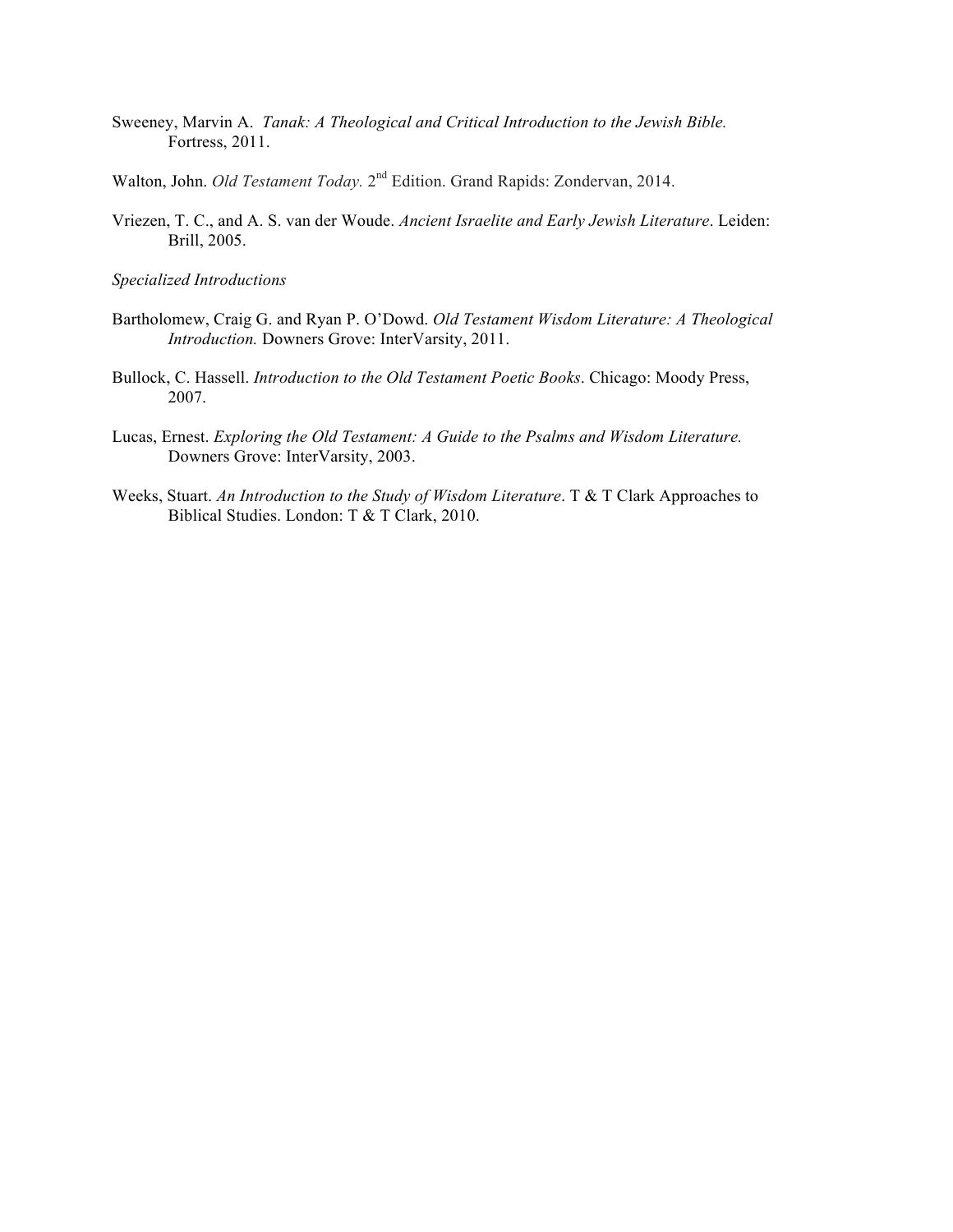# **How to Write a Critical Introduction**

Critical introductions are essential to the serious Bible student. A well-crafted critical introduction will maintain its relevance for years to come. The purpose of a critical introduction is to synthesize the scholarly materials on a given biblical book. A typical approach to a critical introduction is below. This is merely a guide. Students should allow the scholarly discussions to assist in the structure of the critical introduction.

- I. Title
	- A. Hebrew Title of the Book
	- B. LXX or Latin Title of the Book (if it has bearing on the English title)
	- C. English Title of the Book
- 2. Authorship
	- A. Traditional view
	- B. Historical-critical views (could be more than one)
- 3. Setting of the Book
	- A. The setting of the book is typically related to the authorship of the book.
	- B. The traditional view will have one setting.
	- C. Historical-critical views could possibly have several settings for the book. It is here that students must use parenthetical citations.
- 4. Structure of the book
	- A. Scholars, many times, differ on the structure of biblical books.
	- B. Obviously, you will want to limit what you include in this section.
- 5. History of Interpretation
	- A. This section is crucial. Students should read widely to grasp the relevant approaches to interpreting the book.
	- B. Every major interpretive approach must be summarized. These summaries should include examples.
- 6. Critical Issues
	- A. Critical issues should extend beyond the authorship and setting of the book.
	- B. Do scholars question the unity of the book?
	- C. Do scholars question the historicity of the book?
- 7. Major Theological Themes
	- A. This section should not be a list, but rather example based.
	- B. Biblical examples should be used to illustrate major themes.
- 8. Bibliography
	- A. Introductions (2–3 sources)
	- B. Dictionary Articles (3–4 sources)
	- C. Specialized Introductions (2–3 sources)
	- D. Major Commentaries (5–7 sources)
	- E. Significant Monographs (1–2 sources)
	- F. Relevant Journal Articles (3–5 sources)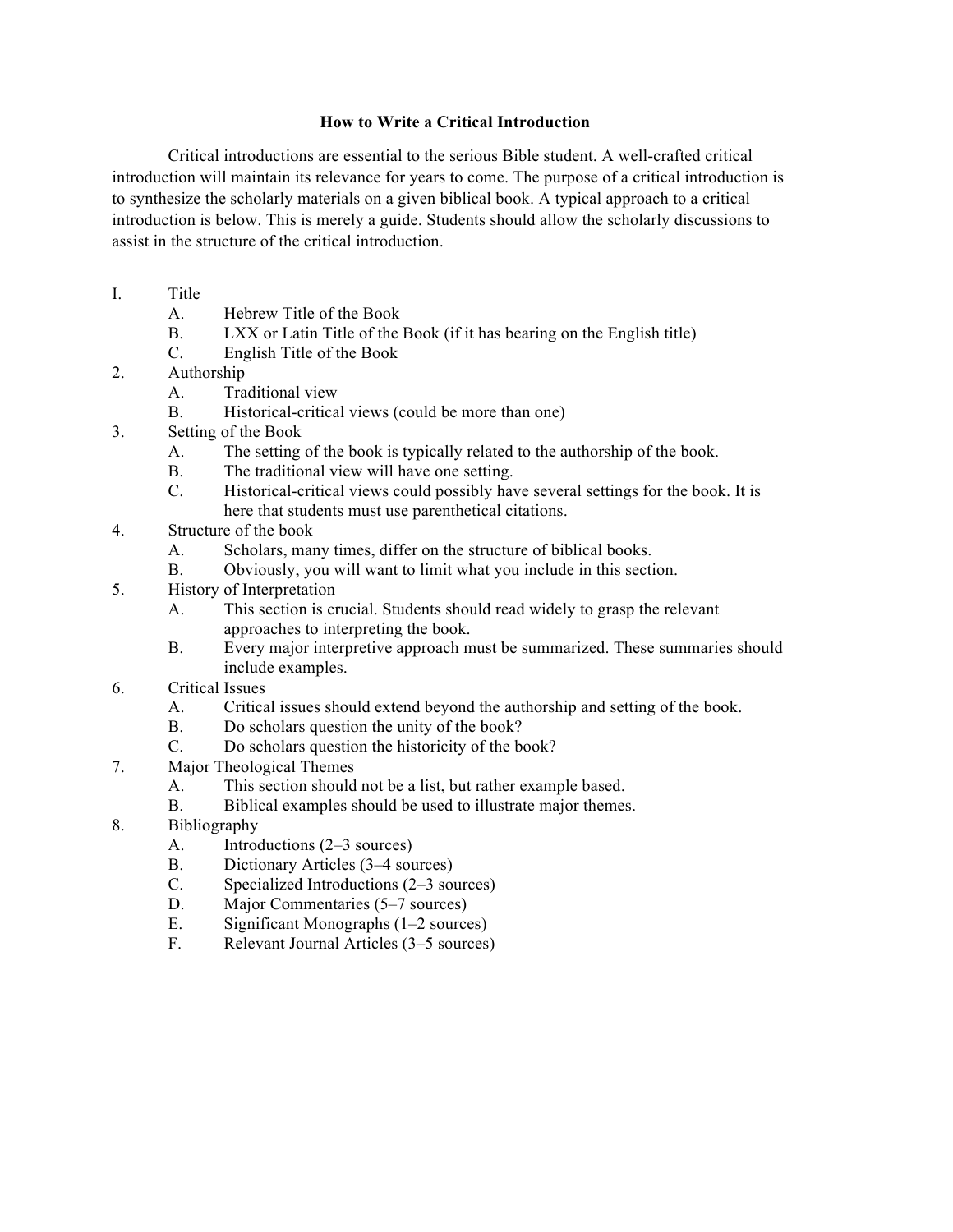#### I. Psalms

*Old Testament Introductions*

- A. **Required**: Collins, John Joseph. *Introduction to the Hebrew Bible*. Revised Edition. Minneapolis: Fortress, 2014.
- B. Students must choose **at least one** from the following list:
	- 1. Brueggemann, Walter. *An Introduction to the Old Testament: The Canon and Christian Imagination*. Louisville: Westminster John Knox, 2003.
	- 2. Childs, Brevard S. *Introduction to the Old Testament as Scripture*. Philadelphia: Fortress, 1979.
	- 3. Dillard, Raymond B., and Tremper Longman. *An Introduction to the Old Testament*. Grand Rapids: Zondervan, 1994.
	- 4. Hess, Richard. S. *The Old Testament: A Historical, Critical, and Theological Introduction.* Grand Rapids: Baker, 2016.
	- 5. Hill, Andrew E., and John H. Walton. *A Survey of the Old Testament*. Grand Rapids: Zondervan, 2000.
	- 6. Sweeney, Marvin A. *Tanak: A Theological and Critical Introduction to the Jewish Bible.* Minneapolis: Fortress, 2011.
	- 7. Walton, John. *Old Testament Today.* 2nd Edition. Grand Rapids: Zondervan, 2014.

*Dictionary Articles*

- C. **Required**: Tucker, W. D. "Psalms 1: Book of." Pages 578–93 in *Dictionary of the Old Testament: Wisdom, Poetry, and Writings.* Downers Grove: InterVarsity Press, 2009.
- D. Each student must choose **at least one** from the following list:
	- 1. Limburg, James. "Book of Psalms." Pages 5:522–36 in *Anchor Bible Dictionary*. New York: Doubleday, 1992.
	- 2. Brown, William. "Book of Psalms." Pages 4:661–80 in *New Interpreter's Bible Dictionary*. Nashville: Abingdon, 2009.

*Specialized Introductions* 

E. Each student must choose **at least two** from the following list:

- 1. Bullock, C. Hassell. *Encountering the Book of Psalms*. Grand Rapids: Baker, 2001.
- 2. Bullock, C. Hassell. *Introduction to the Old Testament Poetic Books*. Chicago: Moody Press, 2007.
- 3. Crenshaw, James. *The Psalms: An Introduction*. Grand Rapids: Eerdmans, 2001.
- 4. Day, John. *Psalms*. Old Testament Guides. Sheffield: JSOT Press, 1990.
- 5. deClaissé-Walford, Nancy L. *Introduction to the Psalms: A Song from Ancient Israel.* Atlanta: Chalice Press, 2004.
- 6. Hunter, Alastair G. *An Introduction to the Psalms.* T & T Clark A pproaches to Biblical Studies. London: T & T Clark, 2008.
- 7. Miller, Patrick D. *Psalms*. Interpreting Biblical Texts. New York: Abington, 2009.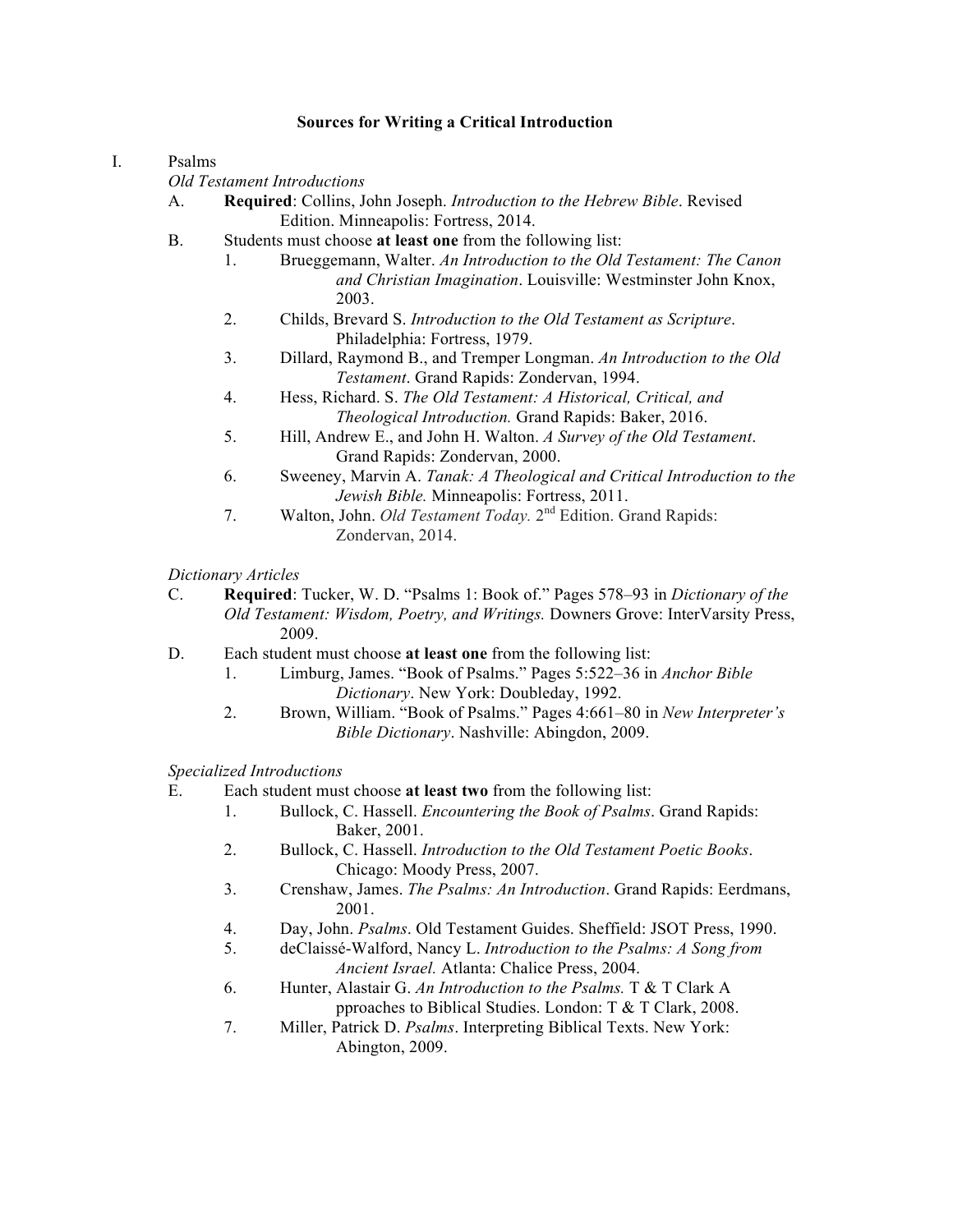- F. Each student must read the introductions to **at least two** from the following list:
	- 1. Allen, Leslie C. *Psalms 101–150*. Word Biblical Commentary. Grand Rapids: Zondervan, 2002.
	- 2. Craigie, P. *Psalms 1-50*. Word Biblical Commentary. Dallas: Word, 1983.
	- 3. deClaisse-Walford, Nancy, Rolf A. Jacobson, and Beth LaNeel Tanner. *The Book of Psalms*. New International Commentary on the Old

Testament. Grand Rapids: Eerdmans, 2014.

- 4. Goldingay, John. *Psalms.* Volumes 1–3. Baker Commentary on the Old Testament Wisdom and Psalms. Grand Rapids: Baker Academic, 2006–2009.
- 5. Kidner, D. *Psalms 1-72* and *Psalms 73-150*. Tyndale Old Testament Commentaries. Downers Grove: InterVarsity Press, 1973, 1975.
- 6. Longman III, Tremper. *Psalms*. Tyndale Old Testament Commentary. Downers Grove: InterVarsity, 2014.
- 7. Mays, J. L. *Psalms*. Interpretation. Louisville: Westminster, 1994.
- 8. Tate, Marvin E. *Psalms 1–50*. Word Biblical Commentary. Grand Rapids: Zondervan, 2005.
- 9. Wilson, Gerald H. *Psalms 1–72.* NIV Application Commentary. Grand Rapids: Zondervan, 2002.

# *Journal Articles*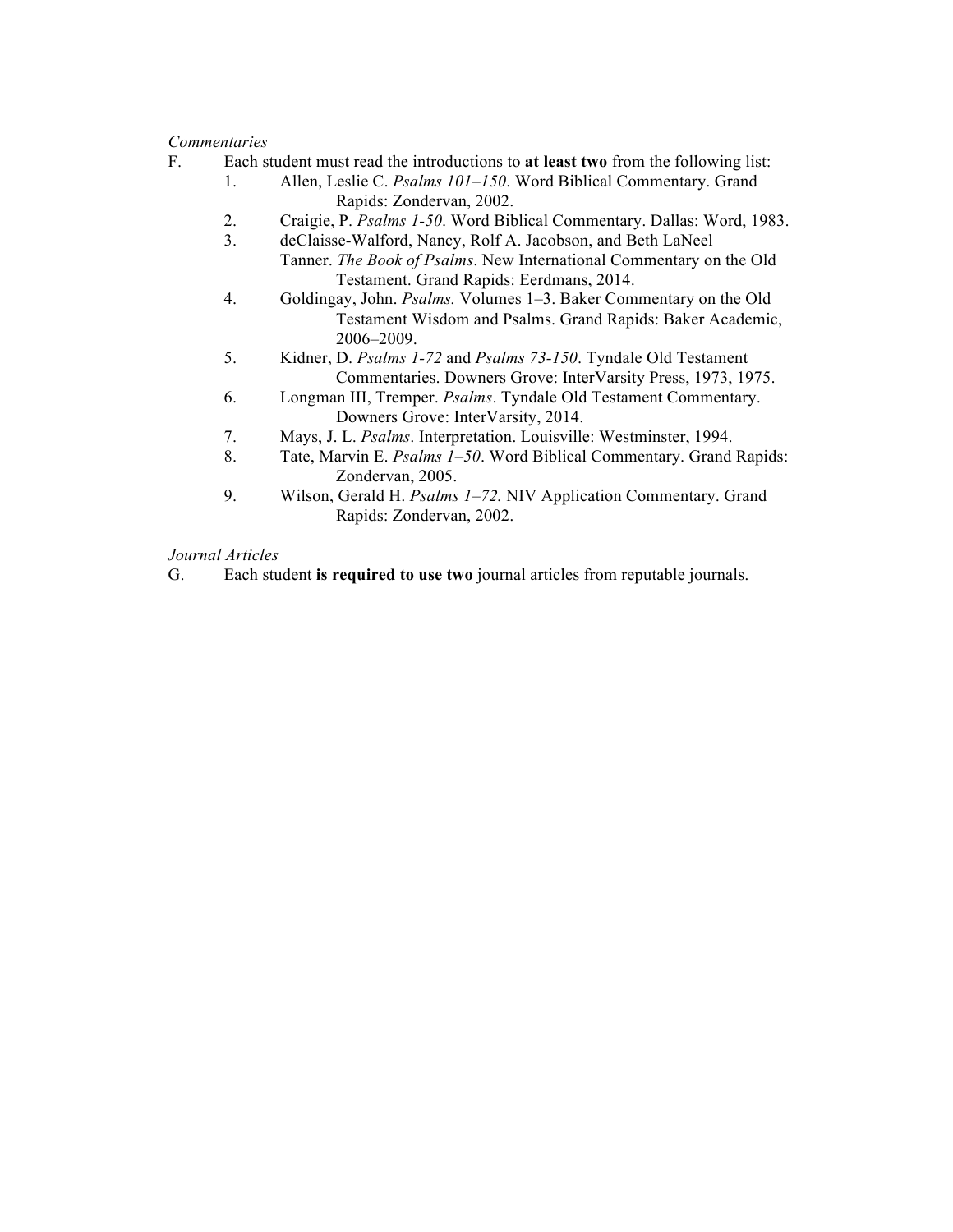## II. Job

*Old Testament Introductions*

- A. **Required**: Collins, John Joseph. *Introduction to the Hebrew Bible*. Revised Edition. Minneapolis: Fortress, 2014.
- B. Students must choose **at least one** from the following list:
	- 1. Brueggemann, Walter. *An Introduction to the Old Testament: The Canon and Christian Imagination*. Louisville: Westminster John Knox, 2003.
	- 2. Childs, Brevard S. *Introduction to the Old Testament as Scripture*. Philadelphia: Fortress, 1979.
	- 3. Dillard, Raymond B., and Tremper Longman. *An Introduction to the Old Testament*. Grand Rapids: Zondervan, 1994.
	- 4. Hess, Richard. S. *The Old Testament: A Historical, Critical, and Theological Introduction.* Grand Rapids: Baker, 2016.
	- 5. Hill, Andrew E., and John H. Walton. *A Survey of the Old Testament*. Grand Rapids: Zondervan, 2000.
	- 6. Sweeney, Marvin A. *Tanak: A Theological and Critical Introduction to the Jewish Bible.* Minneapolis: Fortress, 2011.
	- 7. Walton, John. *Old Testament Today*. 2<sup>nd</sup> Edition. Grand Rapids: Zondervan, 2014.

*Dictionary Articles*

- C. **Required**: Walton, John. "Job 1: Book of." Pages 333–46 in *Dictionary of the Old Testament: Wisdom, Poetry, and Writings.* Downers Grove: InterVarsity Press, 2009.
- D. Each student must choose **at least one** from the following list:
	- 1. Crenshaw, James L. "Book of Job." Pages 3:858–868 in *Anchor Bible Dictionary.* New York: Doubleday, 1992.
	- 2. Balentine, Samuel E. "Book of Job." Pages in 3:319–336 in *New Interpreter's Bible Dictionary.* Nashville: Abingdon, 2009.

- E. Each student must choose **at least two** from the following list:
	- 1. Clifford, Richard J. *Wisdom Literature*. Interpreting Biblical Texts. New York: Abingdon, 1998.
	- 2. Crenshaw, James L. *Old Testament Wisdom: An Introduction*. Louisville: Westminster/John Knox, 1998.
	- 3. Murphy, Roland E. *The Tree of Life: An Exploration of Biblical Wisdom Literature*. 2d ed. Grand Rapids: Eerdmans, 1996.
	- 4. Perdue, Leo G. *Wisdom Literature: A Theological History*. Louisville: Westminster John Knox, 2007.
	- 5. O'Connor, Kathleen. *Wisdom Literature*. Collegeville, M.N.: Liturgical Press, 1993.
	- 6. Weeks, Stuart. *An Introduction to the Study of Wisdom Literature*. T & T Clark Approaches to Biblical Studies. London: T & T Clark, 2010.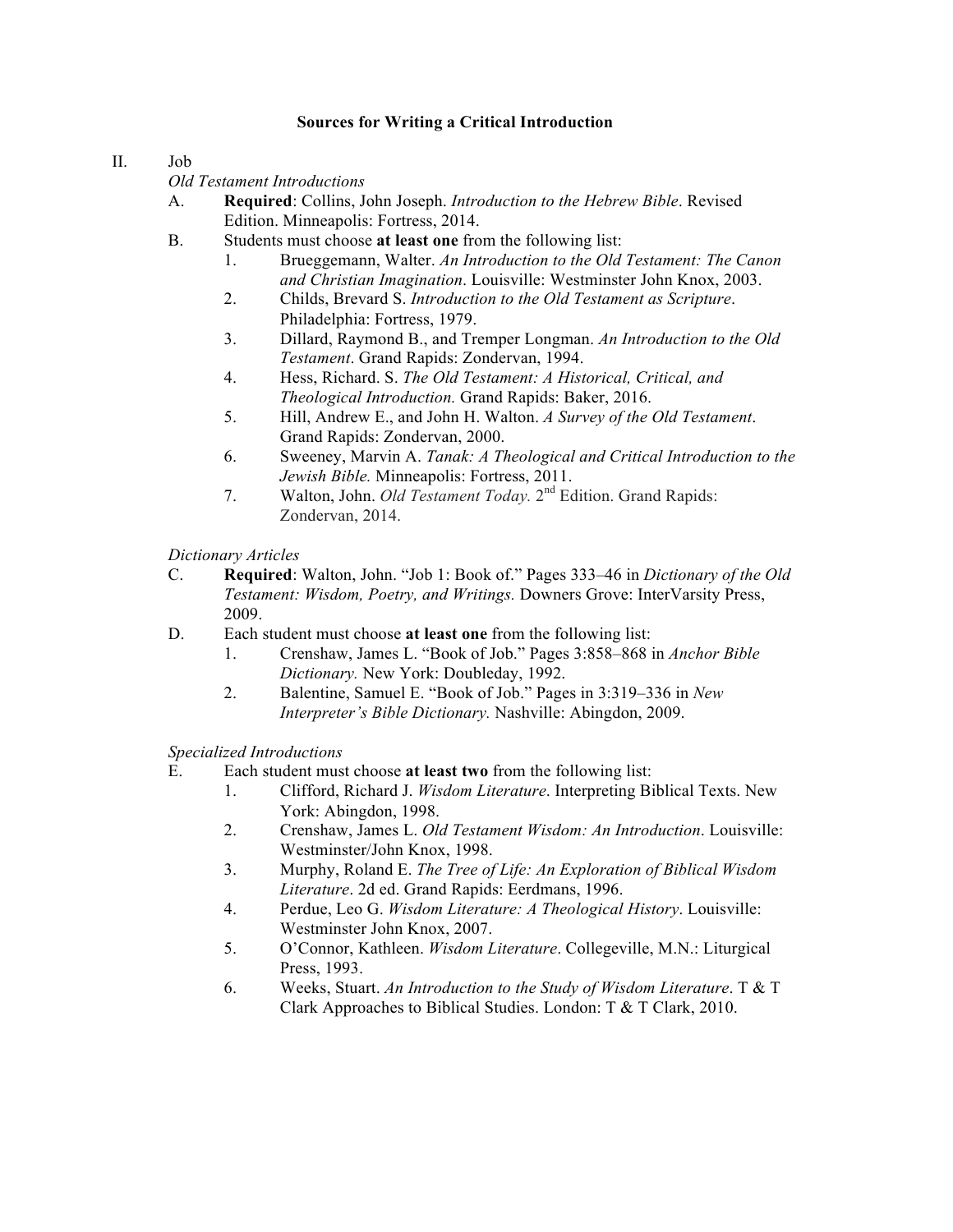- F. Each student must read the introductions to **at least two** from the following list:
	- 1. Alden, Robert L. *Job. New American Commentary*. Nashville: Broadman & Holman, 1994.
	- 2. Anderson, Francis. *Job. Tyndale Old Testament Commentaries*. Grand Rapids: Eerdmans, 1976.
	- 3. Balentine, Samuel. *Job*. Macon, GA: Smyth and Helwys, 2006.
	- 4. Clines, David J. A. *Job*. Word Biblical Commentary. Grand Rapids: Zondervan, 2009.
	- 5. Habel, Noman. *The Book of Job. Old Testament Library.* Westminster, 1985.
	- 6. Hartley, John E. *The Book of Job*. New International Commentary on the Old Testament. Grand Rapids: Eerdmans, 1988.
	- 7. Janzen, J. G. *Job. Interpretation*. Louisville: John Knox, 1985.
	- 8. Longman III, Tremper. *Job*. Baker Commentary on Old Testament Wisdom and Psalms. Grand Rapids: Baker Academic, 2012.
	- 9. Pope, Marvin. *Job.* Anchor Yale Bible Commentary. New York: Doubleday, 1979.
	- 10. Seow, Choon-Leong. *Commentary on Job 1–21*. Illuminations Commentary. Grand Rapids: Eerdmans, 2013.
	- 11. Walton, John. *Job*. NIV Application Commentary. Grand Rapids: Zondervan, 2012.

# *Journal Articles*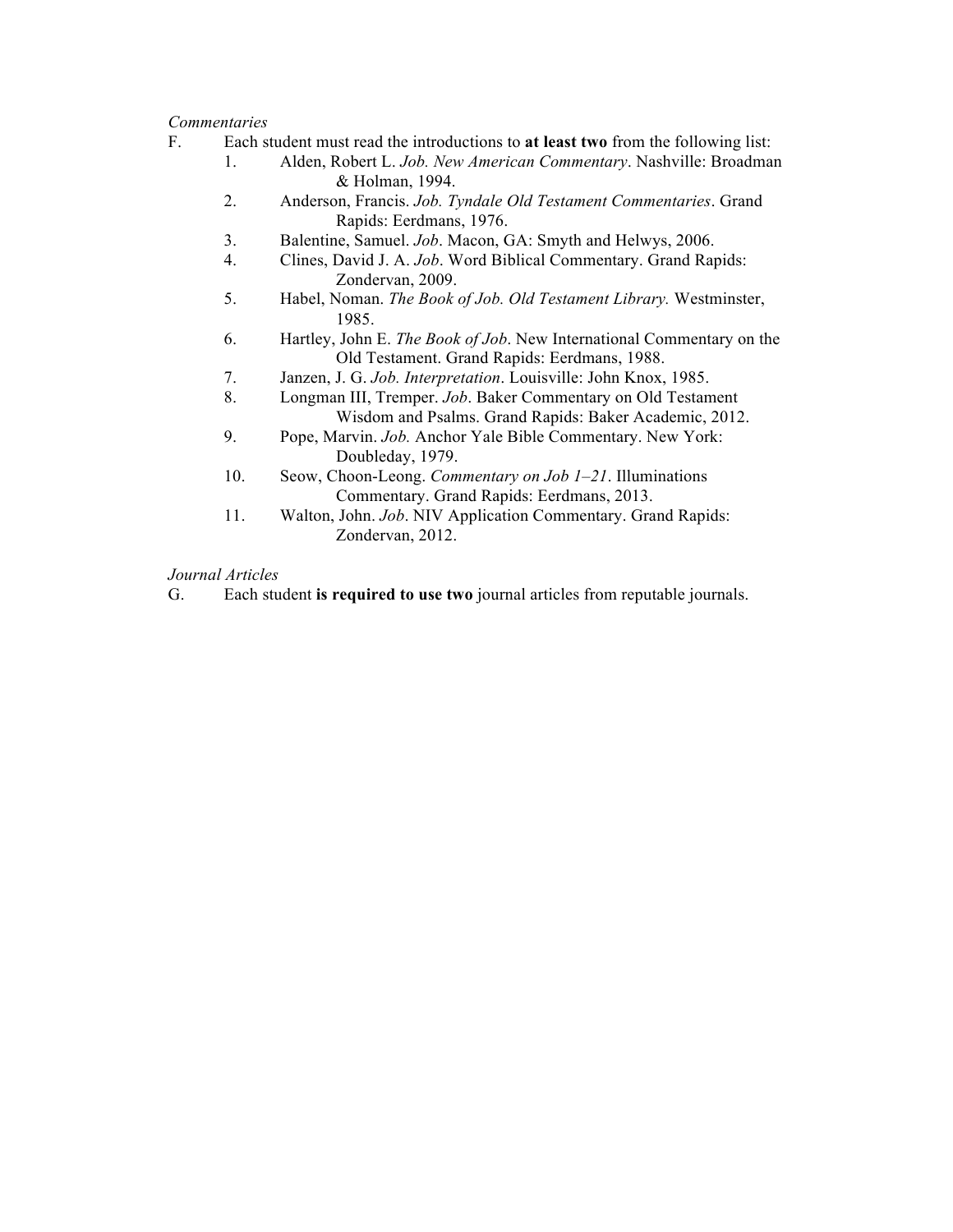#### III. Proverbs

*Old Testament Introductions*

- A. **Required**: Collins, John Joseph. *Introduction to the Hebrew Bible*. Revised Edition. Minneapolis: Fortress, 2014.
- B. Students must choose **at least one** from the following list:
	- 1. Brueggemann, Walter. *An Introduction to the Old Testament: The Canon and Christian Imagination*. Louisville: Westminster John Knox, 2003.
	- 2. Childs, Brevard S. *Introduction to the Old Testament as Scripture*. Philadelphia: Fortress, 1979.
	- 3. Dillard, Raymond B., and Tremper Longman. *An Introduction to the Old Testament*. Grand Rapids: Zondervan, 1994.
	- 4. Hess, Richard. S. *The Old Testament: A Historical, Critical, and Theological Introduction.* Grand Rapids: Baker, 2016.
	- 5. Hill, Andrew E., and John H. Walton. *A Survey of the Old Testament*. Grand Rapids: Zondervan, 2000.
	- 6. Sweeney, Marvin A. *Tanak: A Theological and Critical Introduction to the Jewish Bible.* Minneapolis: Fortress, 2011.
	- 7. Walton, John. *Old Testament Today.* 2nd Edition. Grand Rapids: Zondervan, 2014.

*Dictionary Articles*

C. Each student **is required** to use: Longman III, Tremper. "Proverbs 1: Book of." Pages 539–52 in *Dictionary of the Old Testament: Wisdom, Poetry, and Writings.* Downers Grove: InterVarsity Press, 2009.

- D. Each student must choose **at least one** from the following list:
	- 1. Crenshaw, James L. "Book of Proverbs." Pages 5:513–520 in *Anchor Bible Dictionary*. New York: Doubleday, 1992.
	- 2. Clifford, Richard. "Book of Proverbs." Pages 4:655–660 in *New Interpreter's Bible Dictionary.* Nashville: Abingdon, 2009.

- E. Each student must choose **at least two** from the following list:
	- 1. Clifford, Richard J. *Wisdom Literature*. Interpreting Biblical Texts. New York: Abingdon, 1998.
	- 2. Crenshaw, James L. *Old Testament Wisdom: An Introduction*. Louisville: Westminster/John Knox, 1998.
	- 3. Murphy, Roland E. *The Tree of Life: An Exploration of Biblical Wisdom Literature*. 2d ed. Grand Rapids: Eerdmans, 1996.
	- 4. Perdue, Leo G. *Wisdom Literature: A Theological History*. Louisville: Westminster John Knox, 2007.
	- 5. O'Connor, Kathleen. *Wisdom Literature*. Collegeville, M.N.: Liturgical Press, 1993.
	- 6. Weeks, Stuart. *An Introduction to the Study of Wisdom Literature*. T & T Clark Approaches to Biblical Studies. London: T & T Clark, 2010.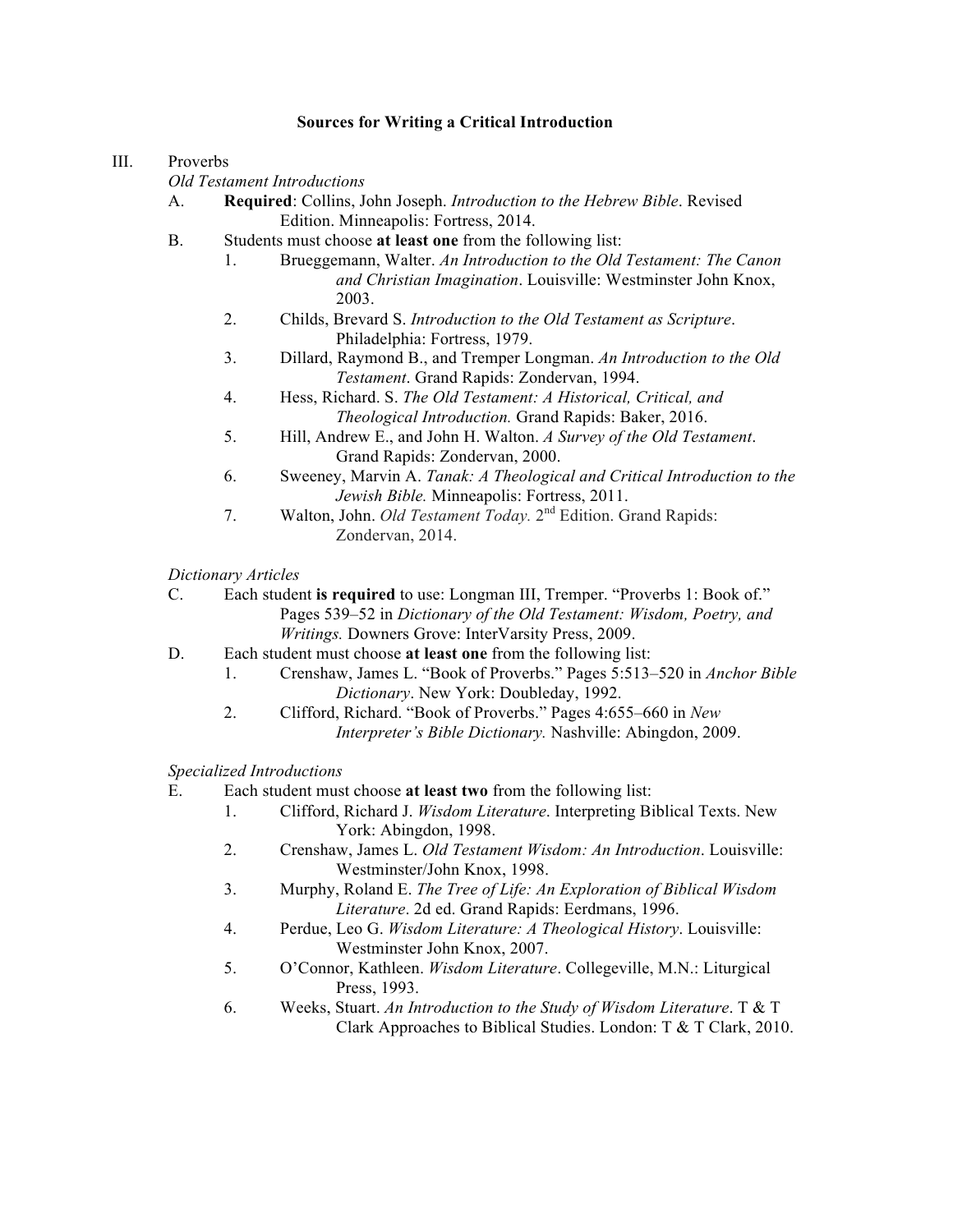- F. Each student must read the introductions to **at least two** from the following list:
	- 1. Clifford, Richard J. *Proverbs.* Old Testament Library*.* Louisville: Westminster, 1999.
	- 2. Fox, Michael V. *Proverbs 1–9*. Anchor Yale Bible Commentary. New York: Yale University Press, 2000.
	- 3. \_\_\_\_\_\_\_\_. *Proverbs 10–31.* Anchor Yale Bible Commentary. New York: Yale University, 2009.
	- 4. Garrett, Duane. *Proverbs, Ecclesiastes, and Song of Songs.* New American Commentary. Nashville: B & H Academic, 1993.
	- 5. Horne, Milton P. *Proverbs and Ecclesiastes*. Macon, GA: Smyth & Helwys. 2003.
	- 6. Kidner, Derek. *The Book of Proverbs*. Tyndale Old Testament Commentaries. Downers Grove: InterVarsity, 1964.
	- 7. Koptak, Paul E. *Proverbs.* NIV Application Commentary. Grand Rapids: Zondervan, 2003.
	- 8. Longman, Tremper. *How to Read Proverbs*. Downers Grove: InterVarsity, 2002.
	- 9. \_\_\_\_\_\_\_\_. *Proverbs*. Baker Commentary on Old Testament Wisdom and Psalms. Grand Rapids: Baker Academic, 2006.
	- 10. McKane, William. *Proverbs.* Old Testament Library. Louisville: Westminster, 1970.
	- 11. Martin, James D. *Proverbs.* Old Testament Guides. London: Sheffield, 1995.
	- 12. Murphy, Roldan. *Proverbs*. Word Biblical Commentary. Grand Rapids: Zondervan, 1998.
	- 13. Perdue, Leo. *Proverbs.* Interpretation Commentary. Louisville: Westminster, 2000.
	- 14. Scott, R. B. Y. *Proverbs.* Anchor Yale Bible Commentary. New York: Doubleday, 1965.
	- 15. Toy, C. H. *Proverbs.* International Commentary on the Old Testament. Grand Rapids: Eerdmans, 1989.
	- 16. Waltke, Bruce K. *The Book of Proverbs*. New International Commentary on the Old Testament. Grand Rapids: Eerdmans, 2004.

*Journal Articles*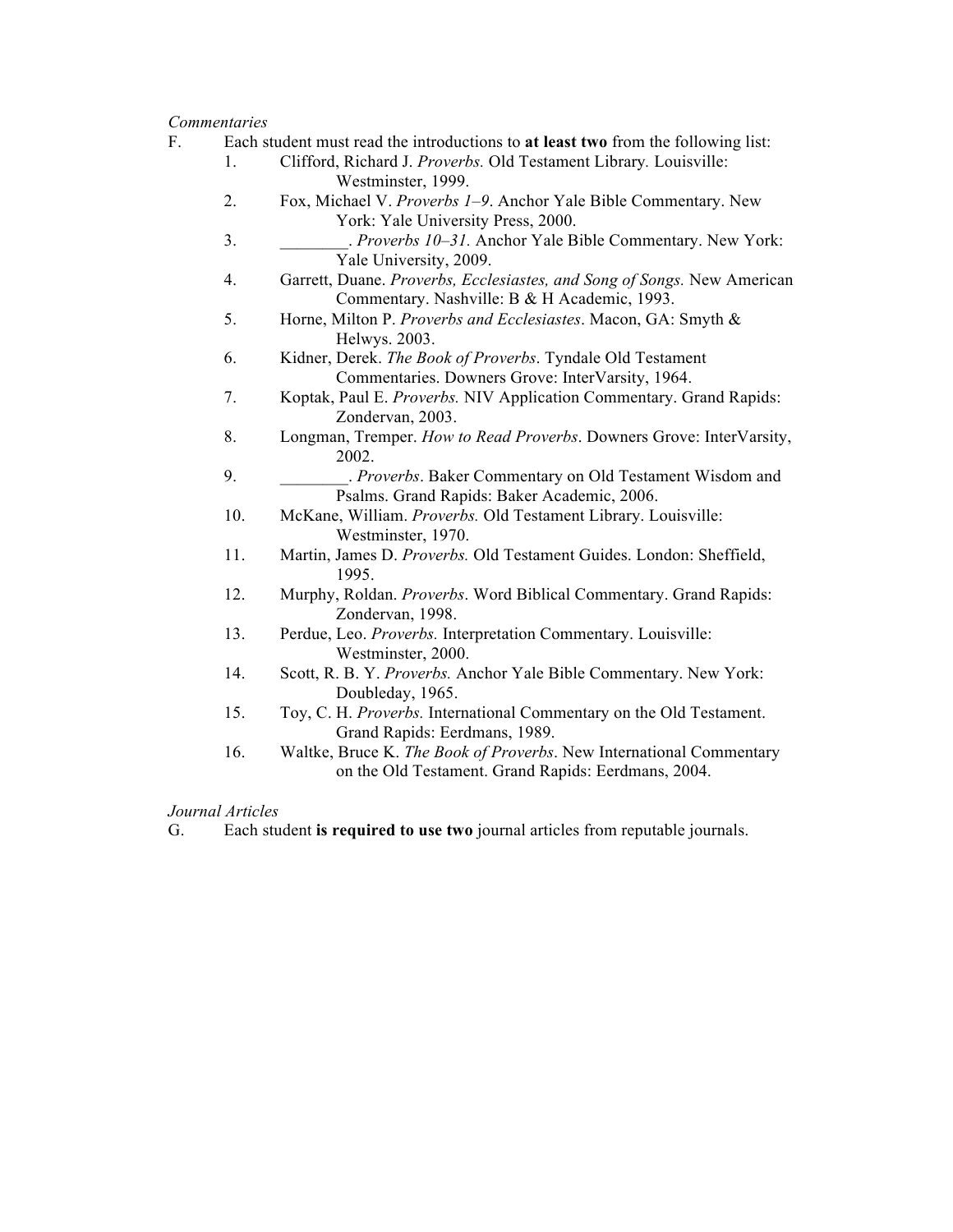#### IV. Ecclesiastes

*Old Testament Introductions*

- A. **Required**: Collins, John Joseph. *Introduction to the Hebrew Bible*. Revised Edition. Minneapolis: Fortress, 2014.
- B. Students must choose **at least one** from the following list:
	- 1. Brueggemann, Walter. *An Introduction to the Old Testament: The Canon and Christian Imagination*. Louisville: Westminster John Knox, 2003.
	- 2. Childs, Brevard S. *Introduction to the Old Testament as Scripture*. Philadelphia: Fortress, 1979.
	- 3. Dillard, Raymond B., and Tremper Longman. *An Introduction to the Old Testament*. Grand Rapids: Zondervan, 1994.
	- 4. Hess, Richard. S. *The Old Testament: A Historical, Critical, and Theological Introduction.* Grand Rapids: Baker, 2016.
	- 5. Hill, Andrew E., and John H. Walton. *A Survey of the Old Testament*. Grand Rapids: Zondervan, 2000.
	- 6. Sweeney, Marvin A. *Tanak: A Theological and Critical Introduction to the Jewish Bible.* Minneapolis: Fortress, 2011.
	- 7. Walton, John. *Old Testament Today.* 2nd Edition. Grand Rapids: Zondervan, 2014.

*Dictionary Articles*

C. **Required**: Enns, Peter. "Ecclesiastes 1: Book of." Pages 121–32 in *Dictionary of the Old Testament: Wisdom, Poetry, and Writings.* Downers Grove: InterVarsity Press, 2009.

- D. Each student must choose **at least one** from the following list:
	- 1. Crenshaw, James L. "Book of Ecclesiastes." Pages 2:271–280 in *Anchor Bible Dictionary*. New York: Doubleday, 1992.
	- 2. Gianto, Agustinus. "Book of Ecclesiastes." Pages 2:178–185 in *New Interpreter's Bible Dictionary.* Nashville: Abingdon, 2009.

- E. Each student must choose **at least two** from the following list:
	- 1. Clifford, Richard J. *Wisdom Literature*. Interpreting Biblical Texts. New York: Abingdon, 1998.
	- 2. Crenshaw, James L. *Old Testament Wisdom: An Introduction*. Louisville: Westminster/John Knox, 1998.
	- 3. Murphy, Roland E. *The Tree of Life: An Exploration of Biblical Wisdom Literature*. 2d ed. Grand Rapids: Eerdmans, 1996.
	- 4. Perdue, Leo G. *Wisdom Literature: A Theological History*. Louisville: Westminster John Knox, 2007.
	- 5. O'Connor, Kathleen. *Wisdom Literature*. Collegeville, M.N.: Liturgical Press, 1993.
	- 6. Weeks, Stuart. *An Introduction to the Study of Wisdom Literature*. T & T Clark Approaches to Biblical Studies. London: T & T Clark, 2010.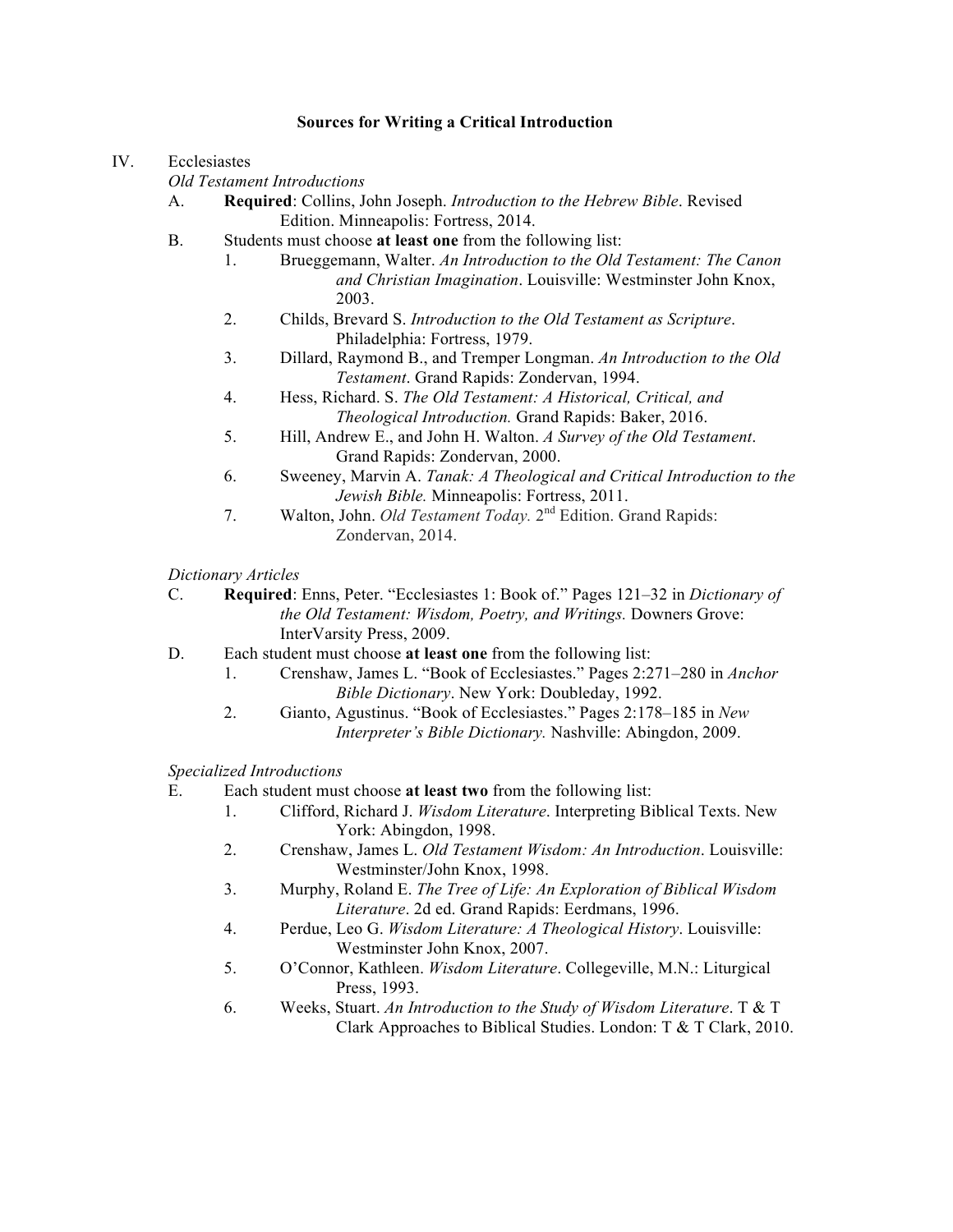- F. Each student must read the introductions to **at least two** from the following list:
	- 1. Bartholomew, Craig. *Ecclesiastes*. Baker Commentary on Old Testament Wisdom and Psalms. Grand Rapids: Baker Academic, 2014.
	- 2. Barton, G. A. *Ecclesiastes.* International Critical Commentary. London: T & T Clark, 1908.
	- 3. Brown, William. *Ecclesiastes.* Interpretation Commentary. Louisville: Westminster, 2000.
	- 4. Crenshaw, James. *Ecclesiastes*. Old Testament Library. Louisville: Westminster, 1987.
	- 5. Garrett, Duane. *Proverbs, Ecclesiastes, and Song of Songs.* New American Commentary. Nashville: B & H Academic, 1993.
	- 6. Longman III, Tremper. *Ecclesiastes*. New International Commentary on the Old Testament. Grand Rapids: Eerdmans, 1997.
	- 7. Murphy, Roland. *Ecclesiastes.* Word Biblical Commentary. Grand Rapids: Zondervan, 1992.
	- 8. Provan, Iain. *Ecclesiastes and Song of Songs.* NIV Application Commentary. Grand Rapids: Zondervan, 2001.
	- 9. Seow, Choon-Leong. *Ecclesiastes*. Anchor Yale Bible Commentary. New York: Yale University Press, 1997.

## *Journal Articles*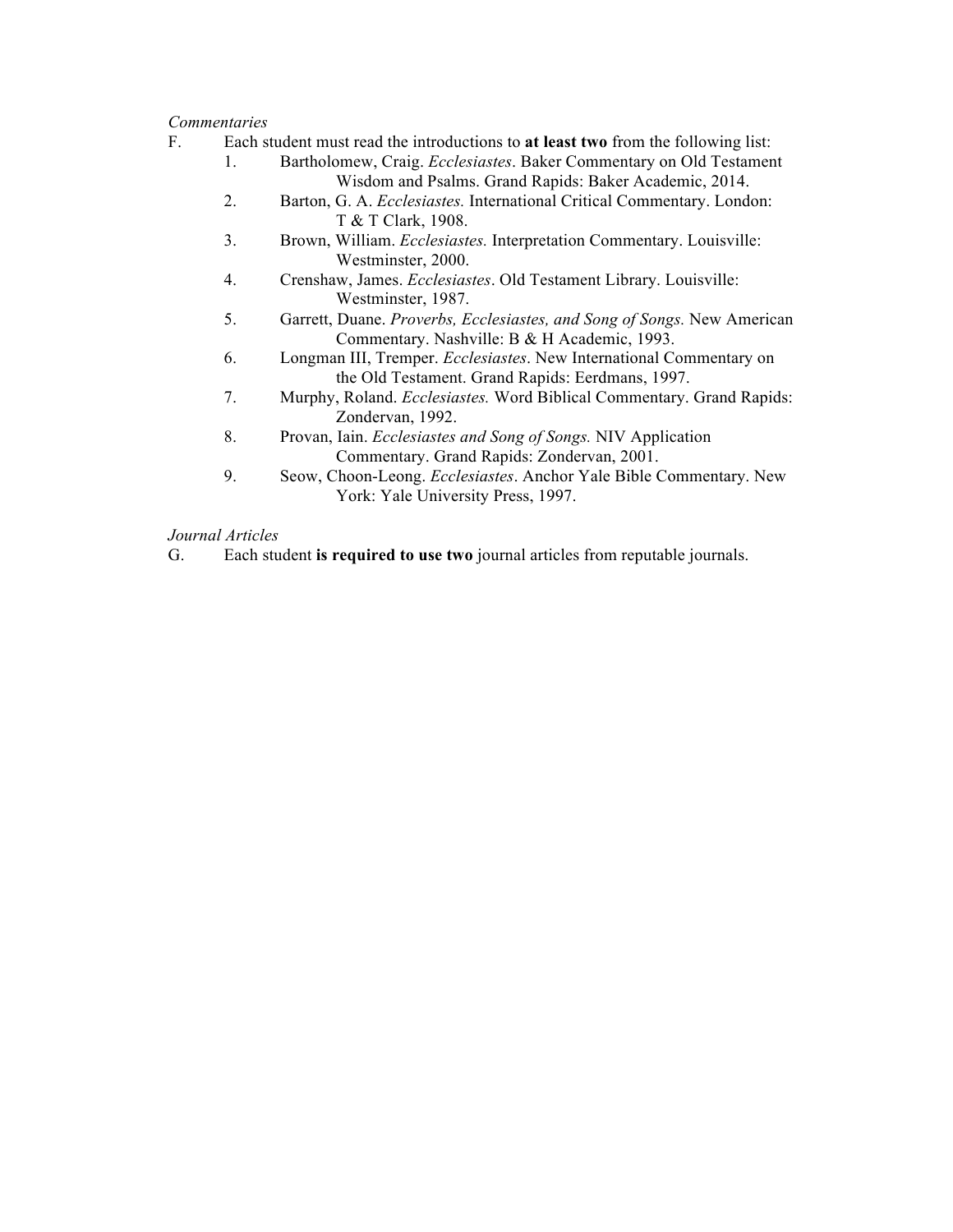V. Song of Solomon

*Old Testament Introductions*

- A. **Required**: Collins, John Joseph. *Introduction to the Hebrew Bible*. Revised Edition. Minneapolis: Fortress, 2014.
- B. Students must choose **at least one** from the following list:
	- 1. Brueggemann, Walter. *An Introduction to the Old Testament: The Canon and Christian Imagination*. Louisville: Westminster John Knox, 2003.
	- 2. Childs, Brevard S. *Introduction to the Old Testament as Scripture*. Philadelphia: Fortress, 1979.
	- 3. Dillard, Raymond B., and Tremper Longman. *An Introduction to the Old Testament*. Grand Rapids: Zondervan, 1994.
	- 4. Hess, Richard. S. *The Old Testament: A Historical, Critical, and Theological Introduction.* Grand Rapids: Baker, 2016.
	- 5. Hill, Andrew E., and John H. Walton. *A Survey of the Old Testament*. Grand Rapids: Zondervan, 2000.
	- 6. Sweeney, Marvin A. *Tanak: A Theological and Critical Introduction to the Jewish Bible.* Minneapolis: Fortress, 2011.
	- 7. Walton, John. *Old Testament Today.* 2nd Edition. Grand Rapids: Zondervan, 2014.

*Dictionary Articles*

- C. **Required**: Schwab, George. "Song of Songs 1: Book of." Pages 737–50 in *Dictionary of the Old Testament: Wisdom, Poetry, and Writings.* Downers Grove: InterVarsity Press, 2009.
- D. Each student must choose **at least one** from the following list:
	- 1. Murphy, Roland E. "Book of Song of Songs." Pages 6:150–155 in *Anchor Bible Dictionary.* New York: Doubleday, 1992.
	- 2. Dobbs-Allsopp, Fred W. "Songs of Songs." Pages 5:348–354 in *New Interpreter's Bible Dictionary.* Nashville: Abingdon, 2009.

- E. Each student must choose **at least two** from the following list:
	- 1. Clifford, Richard J. *Wisdom Literature*. Interpreting Biblical Texts. New York: Abingdon, 1998.
	- 2. Crenshaw, James L. *Old Testament Wisdom: An Introduction*. Louisville: Westminster/John Knox, 1998.
	- 3. Murphy, Roland E. *The Tree of Life: An Exploration of Biblical Wisdom Literature*. 2d ed. Grand Rapids: Eerdmans, 1996.
	- 4. Perdue, Leo G. *Wisdom Literature: A Theological History*. Louisville: Westminster John Knox, 2007.
	- 5. O'Connor, Kathleen. *Wisdom Literature*. Collegeville, M.N.: Liturgical Press, 1993.
	- 6. Weeks, Stuart. *An Introduction to the Study of Wisdom Literature*. T & T Clark Approaches to Biblical Studies. London: T & T Clark, 2010.